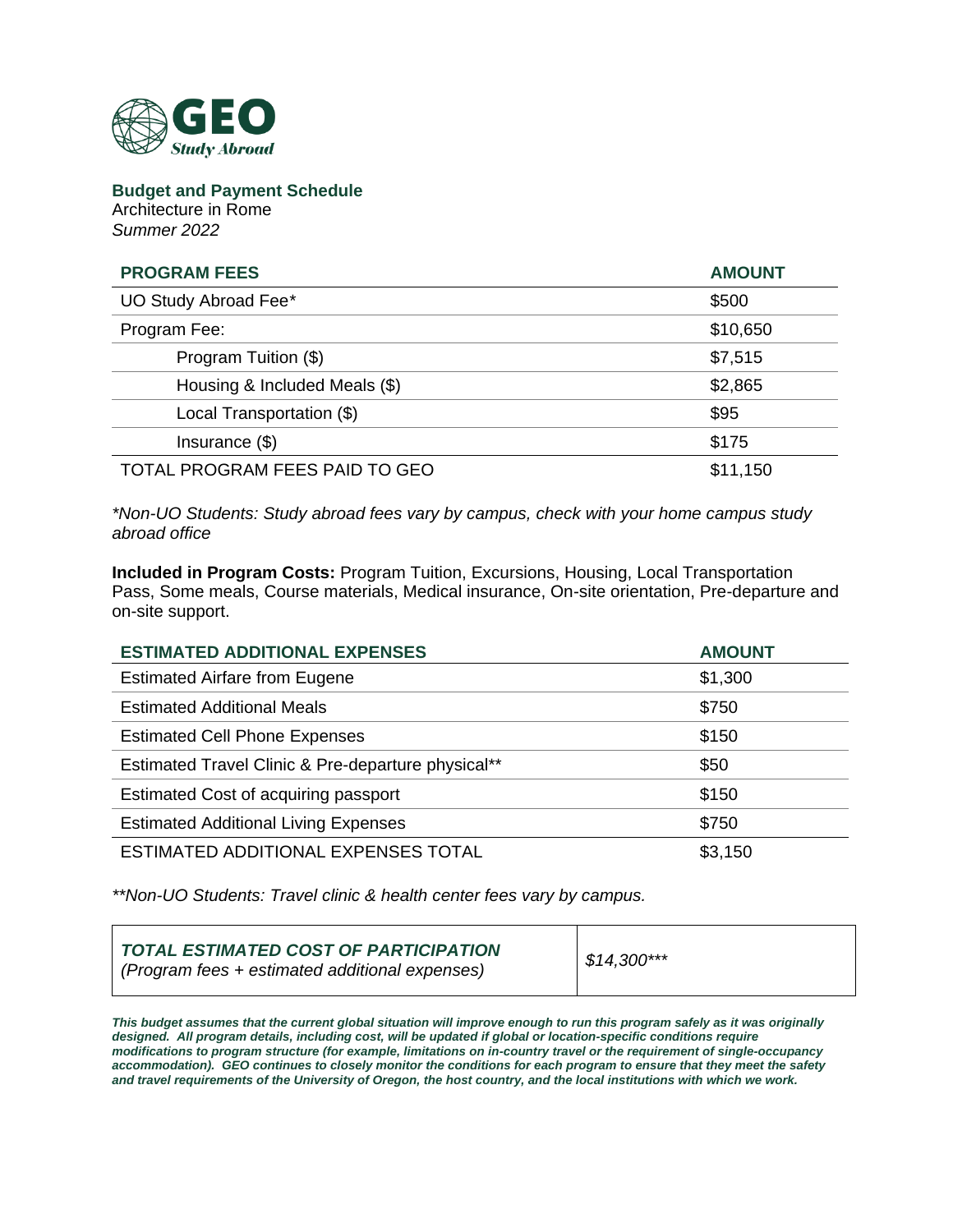## **CANCELLATION AND REFUND POLICY INFORMATION:**

*Important*: The GEO Cancellation and Deferral Policy is effective from the time a student agrees to pay their non-refundable program deposit or electronically signs the program commitment form, regardless of application or acceptance status. It is essential to read this policy before a potential cancellation or deferral takes place, in order to fully understand the withdrawal and cancellation penalties, and understand what it means financially to commit to a study abroad program.

# **Cancellation/Deferral Penalty Dates:**

| <b>CANCELLATION/DEFERRAL DATE</b> | PENALTY IF NOTICE RECEIVED<br><b>AFTER THIS DATE</b>         |
|-----------------------------------|--------------------------------------------------------------|
| Upon acceptance to program        | Student agrees to \$500 non-refundable program<br>deposit    |
| On or after March 1, 2022:        | Student is responsible for 100% of total GEO<br>program fees |

**Cancellation/Deferral Process: Students who cancel or defer their participation must notify both GEO and the program provider or the host institution in writing**. Fax (GEO: 541-346-1232) or email is acceptable (GEO: geoinfo@uoregon.edu). Verbal notification to GEO or notification given to a non-UO campus study abroad office is not sufficient.

- If one of the deadlines in the Student Budget posted on the program page of the GEO website falls on a weekend or holiday, GEO will accept written notifications received on the following business day.
- A student can defer their application for up to twelve months from the term in which their original program was scheduled to start, and upon approval by the GEO advisor. Beyond twelve months, a student must cancel their application and re-apply. In some cases, a student may be able to apply their non-refundable application fee and deposit to a future GEO program upon GEO approval.

## **Cancellation/Deferral Policy and Penalty**:

- This cancellation and deferral policy applies to all cancellations and deferrals regardless of the reason for cancellation or deferral, including but not limited to inability to secure proper legal status (i.e. passport, visa, etc.) in the host country of the participating program.
- If the program fee has not been received by GEO at the time of cancellation or deferral, the penalty amount will be billed by GEO to the student's account.
- GEO fees include: the GEO program fee, the UO Study Abroad fee (UO students only), and/or any other fees that are billed by GEO.
- Some U.S. partner institutions have a direct billing arrangement with GEO and pay fees on behalf of their students. GEO refunds will be sent to the billed party: if GEO bills the